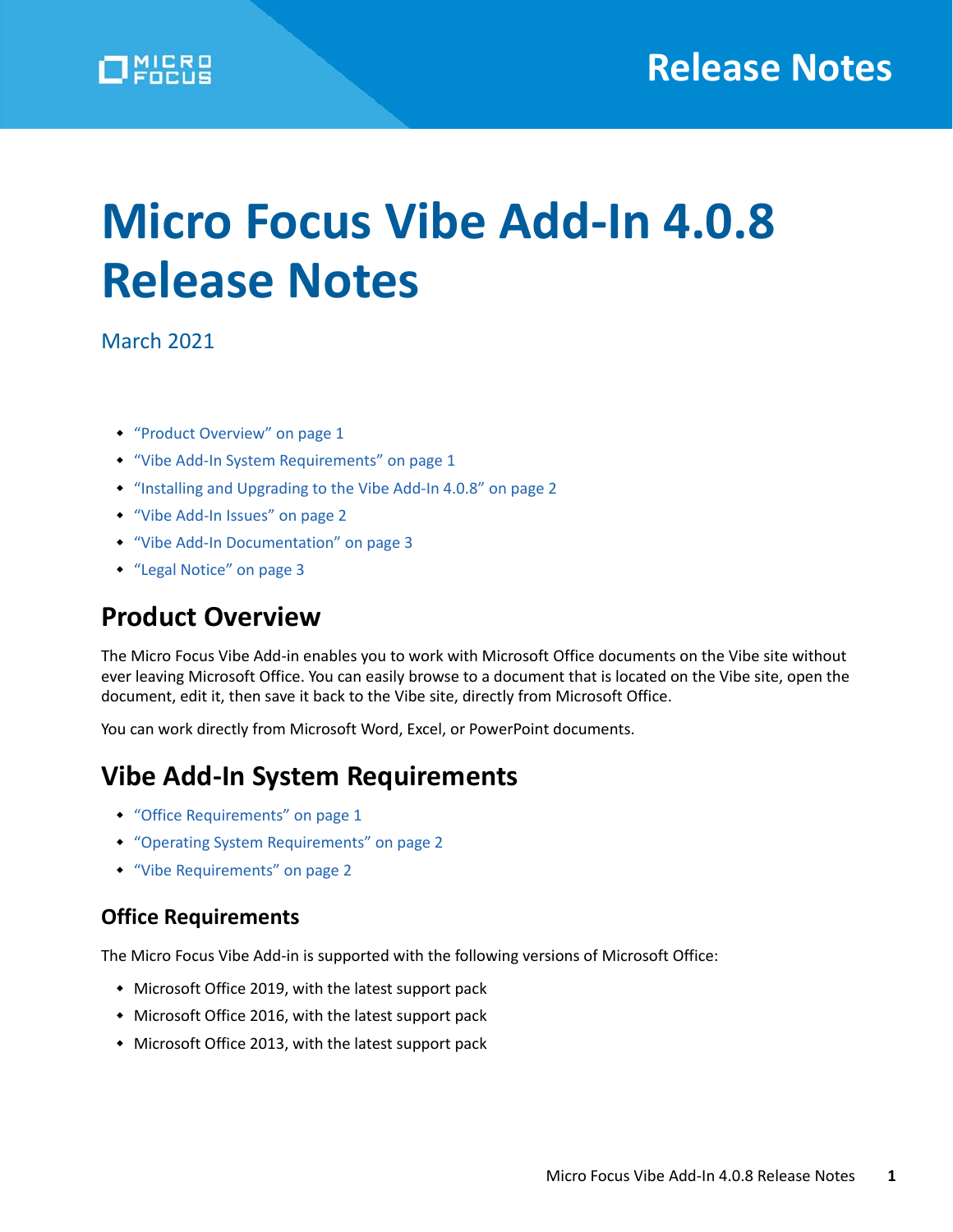#### <span id="page-1-2"></span>**Operating System Requirements**

The Micro Focus Vibe Add-in is supported for the following versions of the Windows operating system:

Windows 10 32-bit or 64-bit or later

#### <span id="page-1-3"></span>**Vibe Requirements**

The Vibe system that you connect to must be Micro Focus Vibe 4.8 or later.

## <span id="page-1-0"></span>**Installing and Upgrading to the Vibe Add-In 4.0.8**

To install the Vibe Add-In 4.0.8 as a new installation or update an existing installation, simply download and install the 4.0.8 software. No additional steps are required.

## <span id="page-1-1"></span>**Vibe Add-In Issues**

- ["The Installer Does Not Automatically Restart after .NET Framework Is Installed" on page 2](#page-1-4)
- ["Unable to Merge Changes with Changes Made by Another User in Word 2013" on page 2](#page-1-5)
- ["Embedded Images in Entry Descriptions Are Not Displayed" on page 2](#page-1-6)
- ["Vibe Add-In Does Not Work When the Vibe Server Is Configured with Windows Authentication" on](#page-2-2)  [page 3](#page-2-2)
- ["Login Information for the Vibe Desktop Application Is Lost" on page 3](#page-2-3)
- ["Users with Extended and Double-Byte Characters Are Unable to Open a File" on page 3](#page-2-4)
- ["Cannot Save a New Document to Vibe When Using a Document Management System" on page 3](#page-2-5)

### <span id="page-1-4"></span>**The Installer Does Not Automatically Restart after .NET Framework Is Installed**

If the .NET Framework is not already installed on your workstation, the Vibe Add-in installation program installs it for you. Installation of the .NET Framework requires that your workstation is rebooted. After your workstation reboots, you need to manually restart the Vibe Add-in installation program:

- **1** Navigate to the location where the VibeAddinSetup.exe file was downloaded.
- **2** Run the VibeAddinSetup.exe file.

### <span id="page-1-5"></span>**Unable to Merge Changes with Changes Made by Another User in Word 2013**

When using Word 2013, an error message is displayed when users attempt to merge changes with changes made by another user, as described in ["Co-Editing a Vibe Document"](https://www.novell.com/documentation/vibe4/pdfdoc/vibe4_qs_office/vibe4_qs_office.pdf#bt1pa5r) in Micro Focus Vibe Add-In 4.0.8 Quick Start.

#### <span id="page-1-6"></span>**Embedded Images in Entry Descriptions Are Not Displayed**

Images that are embedded in the **Description** section of an entry are displayed as broken when viewing the entry from Microsoft Office with the Vibe Add-in. However, you can still edit the text of the entry description from Microsoft Office with the Vibe Add-in.